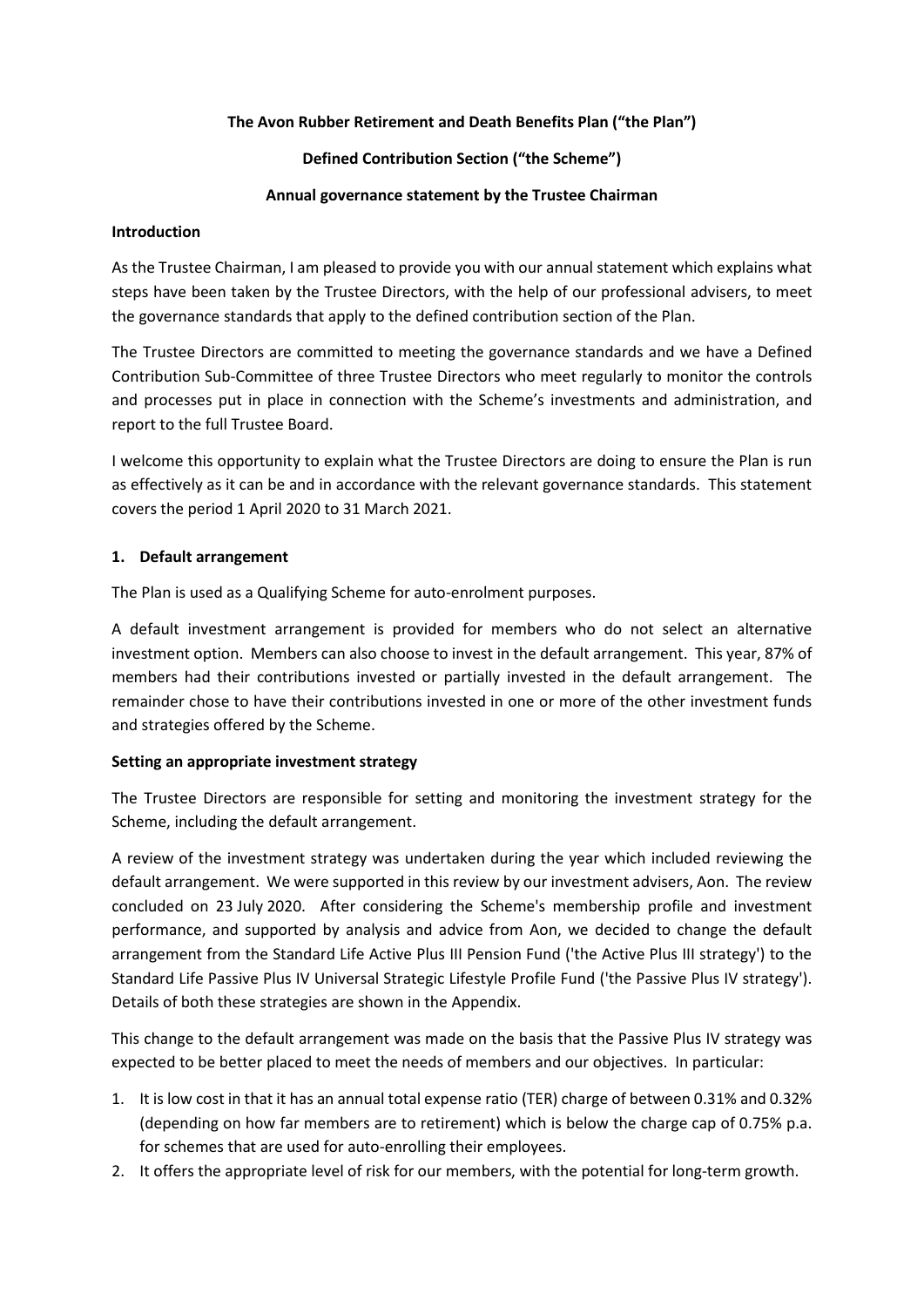- 3. It also provides "lifestyling" which means that, as our members approach retirement, investment risk is gradually reduced by automatically moving their funds into less volatile investments.
- 4. It has an easy to understand investment style which offers a balanced approach to investment risk.
- 5. It is designed to be appropriate regardless how members take their benefits at retirement.

The move to the new default arrangement took place in February and March 2021 and was accompanied by changes to the other investment options available to members.

Details of the wider investment strategy are recorded in the Statement of Investment Principles for the Plan which is included alongside this statement in the Plan's Annual Report.

The Trustee Directors will continue to monitor the Scheme's investments. This will include reviewing the performance of the default arrangement against its aims and objectives on a quarterly basis and reviewing analysis of fund performance to check that the risk and return levels meet expectations. We will also undertake another full strategy review before 23 July 2023.

### **2.1 Charges and transaction costs paid by members**

The Total Expense Ratio (TER) is a measure of the total cost to the member associated with managing and operating a fund. These operating expenses may include management fees, legal fees, auditor fees and other administrative costs. In a lifestyle strategy, like the former and new default arrangements, the TER payable is dependent on how far a member is from retirement. Details of the TERs associated with the former and new default arrangements are set out in the chart below; the upper black line shows the TER associated with the Active Plus III strategy and the lower grey line shows the TER associated with the Passive Plus IV strategy.



A table is shown in the Appendix which sets out, for each lifestyle strategy used by the Scheme, how the TERs change in the approach to retirement.

Transaction costs are those costs incurred by the fund within the day-to-day management of the assets. They cover such things as the cost of buying and selling securities within the fund. These costs are incurred on an ongoing basis, are an inevitable consequence of managing the fund and are in addition to the TER. Standard Life has provided transaction cost information for the period covered by this statement and this information is included in the tables below along with the TERs for each of the funds used by the Scheme.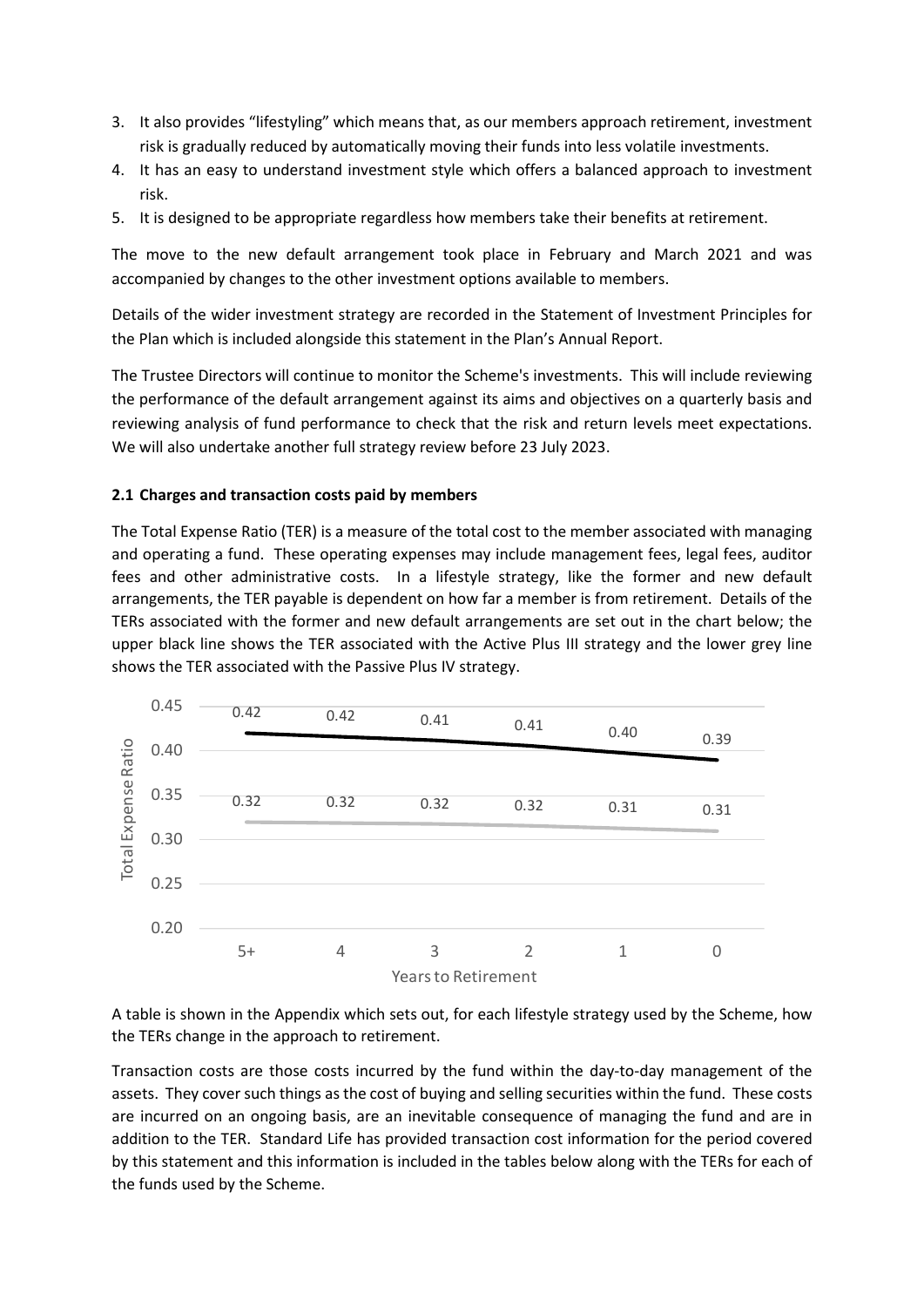There are two tables. The first table sets out the costs and charges associated with funds and strategies that were used by members prior to the change in the investment strategy which were made in February and March 2021. The second table sets out the costs and charges associated with funds and strategies in the new arrangement.

|                                                                            | <b>Total Expense</b><br>Ratio (% p.a.) | Transaction<br>Costs (%) |  |  |  |  |
|----------------------------------------------------------------------------|----------------------------------------|--------------------------|--|--|--|--|
| Strategic Lifestyle Active Plus III Universal (former default arrangement) |                                        |                          |  |  |  |  |
| <b>Standard Life Active Plus III</b>                                       | 0.42                                   | 0.22                     |  |  |  |  |
| Standard Life Pre Retirement (Active Plus Universal)                       | 0.42                                   | 0.22                     |  |  |  |  |
| Standard Life At Retirement (Active Plus Universal)                        | 0.39                                   | 0.18                     |  |  |  |  |
| Strategic Lifestyle Active Plus IV Universal                               |                                        |                          |  |  |  |  |
| <b>Standard Life Active Plus IV</b>                                        | 0.47                                   | 0.28                     |  |  |  |  |
| Standard Life Pre Retirement (Active Plus Universal)                       | 0.42                                   | 0.22                     |  |  |  |  |
| Standard Life At Retirement (Active Plus Universal)                        | 0.39                                   | 0.18                     |  |  |  |  |
| Strategic Lifestyle Active Plus V Universal                                |                                        |                          |  |  |  |  |
| Standard Life Active Plus V                                                | 0.47                                   | 0.22                     |  |  |  |  |
| Standard Life Pre Retirement (Active Plus Universal)                       | 0.42                                   | 0.22                     |  |  |  |  |
| Standard Life At Retirement (Active Plus Universal)                        | 0.39                                   | 0.18                     |  |  |  |  |
| Strategic Lifestyle Passive Plus III Universal                             |                                        |                          |  |  |  |  |
| <b>Standard Life Passive Plus III</b>                                      | 0.31                                   | 0.12                     |  |  |  |  |
| Standard Life Pre Retirement (Passive Plus Universal)                      | 0.32                                   | 0.13                     |  |  |  |  |
| Standard Life At Retirement (Passive Plus Universal)                       | 0.31                                   | 0.10                     |  |  |  |  |
| Strategic Lifestyle Passive Plus IV Universal                              |                                        |                          |  |  |  |  |
| Standard Life Passive Plus IV                                              | 0.32                                   | 0.12                     |  |  |  |  |
| Standard Life Pre Retirement (Passive Plus Universal)                      | 0.32                                   | 0.13                     |  |  |  |  |
| Standard Life At Retirement (Passive Plus Universal)                       | 0.31                                   | 0.10                     |  |  |  |  |
| Strategic Lifestyle Passive Plus V Universal                               |                                        |                          |  |  |  |  |
| Standard Life Passive Plus V                                               | 0.30                                   | 0.10                     |  |  |  |  |
| Standard Life Pre Retirement (Passive Plus Universal)                      | 0.32                                   | 0.13                     |  |  |  |  |
| Standard Life At Retirement (Passive Plus Universal)                       | 0.31                                   | 0.10                     |  |  |  |  |

### **Table 1 - Former investment strategy**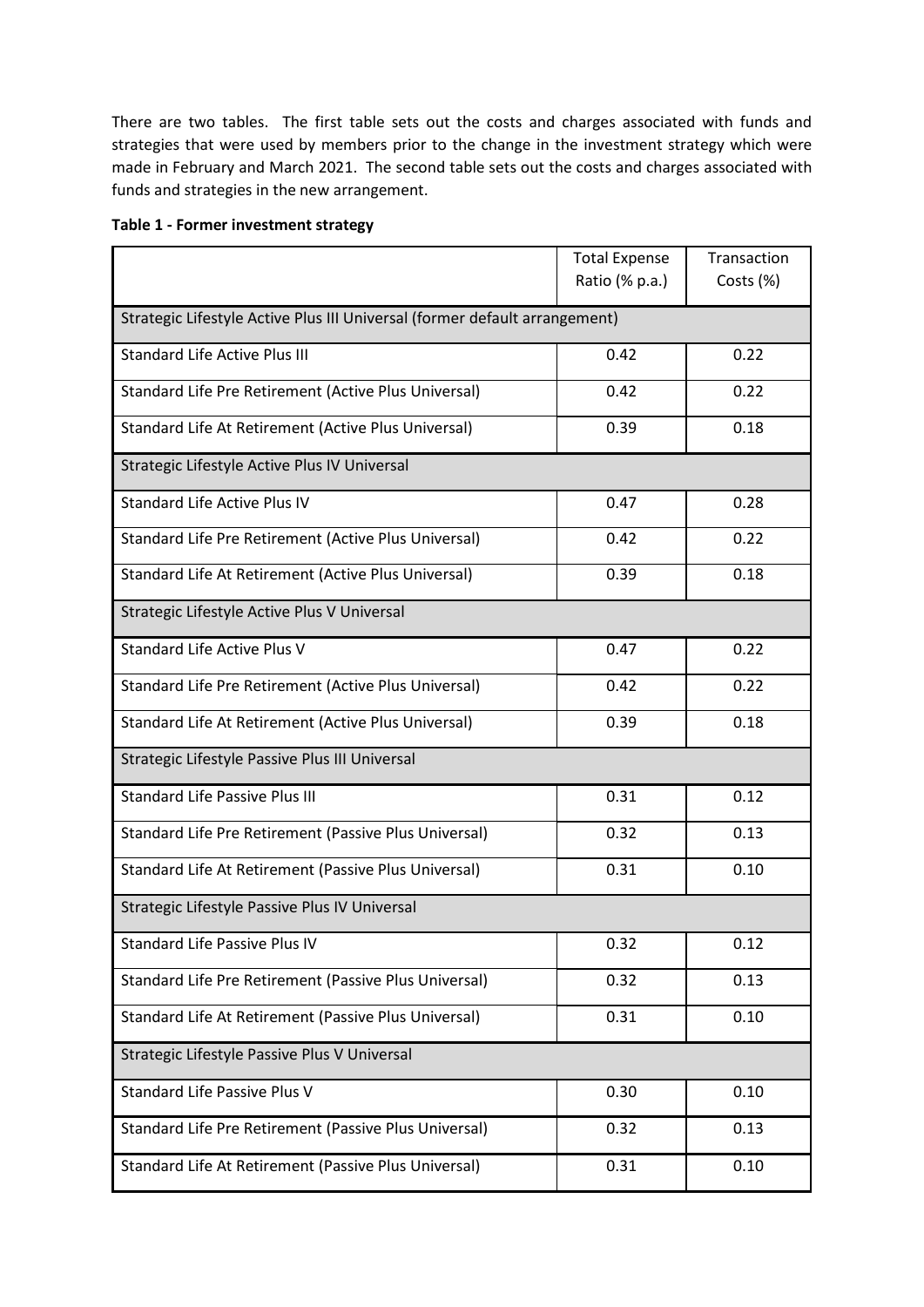| Strategic Lifestyle MyFolio Managed IV Universal         |      |      |
|----------------------------------------------------------|------|------|
| Standard Life MyFolio Managed IV Pension Fund            | 0.67 | 0.25 |
| Standard Life Pre Retirement (MyFolio Managed Universal) | 0.60 | 0.22 |
| Standard Life At Retirement (MyFolio Managed Universal)  | 0.52 | 0.16 |
| Strategic Lifestyle MyFolio Managed V Universal          |      |      |
| Standard Life MyFolio Managed V Pension Fund             | 0.68 | 0.24 |
| Standard Life Pre Retirement (MyFolio Managed Universal) | 0.60 | 0.22 |
| Standard Life At Retirement (MyFolio Managed Universal)  | 0.52 | 0.16 |
| Individual funds                                         |      |      |
| SL SLI UK Equity Unconstrained                           | 1.01 | 0.69 |
| SL ASI UK Smaller Companies                              | 0.78 | 0.08 |
| SL Invesco High Income                                   | 1.17 | 1.11 |
| SL Schroder UK Mid 250                                   | 1.25 | 0.10 |
| SL Jupiter UK Mid Cap                                    | 1.14 | 0.25 |
| SL Vanguard US Equity                                    | 0.31 | 0.01 |
| Standard Life North American Equity                      | 0.30 | 0.09 |
| SL ASI Global Smaller Companies                          | 1.10 | 0.12 |
| SL BlackRock ACS World ex UK Equity Tracker              | 0.31 | 0.04 |
| SL Blackrock ACS Continental European Equity Tracker     | 0.30 | 0.01 |
| SL Janus Henderson European Selected Opportunities       | 1.23 | 0.21 |
| SL ASI (SLI) Emerging Markets Equity                     | 1.08 | 0.02 |
| SL Fidelity Asia                                         | 1.48 | 0.13 |
| Standard Life Asia Pacific ex Japan Equity               | 0.43 | 0.00 |
| <b>Standard Life UK Gilt</b>                             | 0.30 | 0.08 |
| SL iShares UK Gilts All Stocks Index                     | 0.30 | 0.06 |
| <b>Standard Life Property</b>                            | 0.32 | 0.17 |
| <b>Standard Life Money Market</b>                        | 0.30 | 0.00 |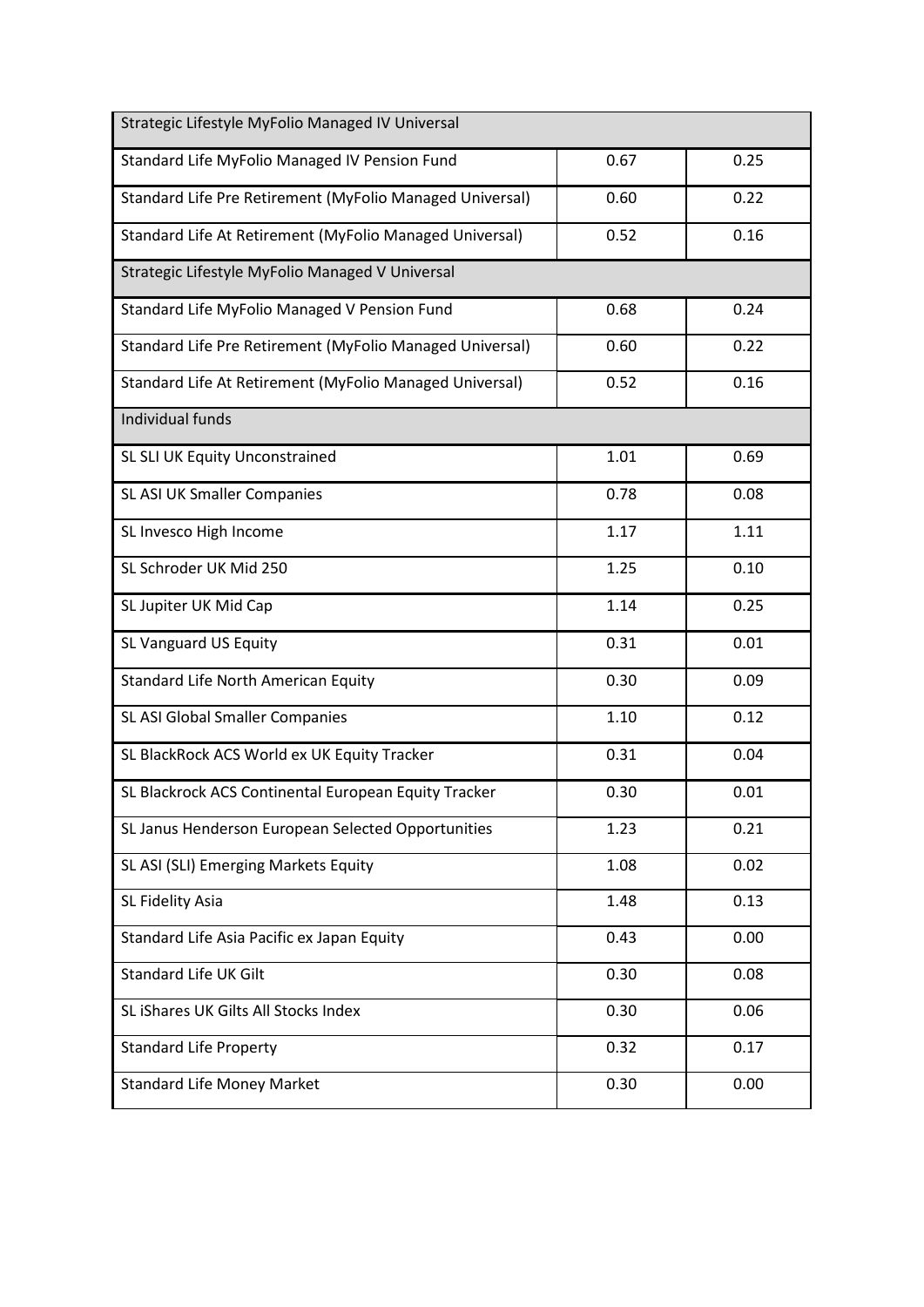# **Table 2 - New investment strategy**

|                                                                         | <b>Total Expense</b><br>Ratio (% p.a.) | Transaction<br>Costs (%) |  |  |  |  |
|-------------------------------------------------------------------------|----------------------------------------|--------------------------|--|--|--|--|
| Strategic Lifestyle Passive Plus IV Universal (new default arrangement) |                                        |                          |  |  |  |  |
| <b>Standard Life Passive Plus IV</b>                                    | 0.32                                   | 0.12                     |  |  |  |  |
| Standard Life Pre Retirement (Passive Plus Universal)                   | 0.32                                   | 0.13                     |  |  |  |  |
| Standard Life At Retirement (Passive Plus Universal)                    | 0.31                                   | 0.10                     |  |  |  |  |
| Strategic Lifestyle Passive Plus IV Annuity                             |                                        |                          |  |  |  |  |
| <b>Standard Life Passive Plus IV</b>                                    | 0.32                                   | 0.12                     |  |  |  |  |
| Standard Life Pre Retirement (Passive Plus Annuity)                     | 0.32                                   | 0.13                     |  |  |  |  |
| Standard Life At Retirement (Passive Plus Annuity)                      | 0.30                                   | 0.11                     |  |  |  |  |
| Strategic Lifestyle Passive Plus IV Lump Sum                            |                                        |                          |  |  |  |  |
| <b>Standard Life Passive Plus IV</b>                                    | 0.32                                   | 0.12                     |  |  |  |  |
| Standard Life Pre Retirement (Passive Plus Lump Sum)                    | 0.30                                   | 0.09                     |  |  |  |  |
| Standard Life At Retirement (Passive Plus Lump Sum)                     | 0.30                                   | 0.08                     |  |  |  |  |
| Strategic Lifestyle Passive Plus III Universal                          |                                        |                          |  |  |  |  |
| <b>Standard Life Passive Plus III</b>                                   | 0.31                                   | 0.12                     |  |  |  |  |
| Standard Life Pre Retirement (Passive Plus Universal)                   | 0.32                                   | 0.13                     |  |  |  |  |
| Standard Life At Retirement (Passive Plus Universal)                    | 0.31                                   | 0.10                     |  |  |  |  |
| Strategic Lifestyle Passive Plus V Universal                            |                                        |                          |  |  |  |  |
| Standard Life Passive Plus V                                            | 0.30                                   | 0.10                     |  |  |  |  |
| Standard Life Pre Retirement (Passive Plus Universal)                   | 0.32                                   | 0.13                     |  |  |  |  |
| Standard Life At Retirement (Passive Plus Universal)                    | 0.31                                   | 0.10                     |  |  |  |  |
| Individual funds                                                        |                                        |                          |  |  |  |  |
| SL ASI UK Smaller Companies (closed)                                    | 0.78                                   | 0.08                     |  |  |  |  |
| SL iShares UK Equity Index                                              | 0.30                                   | 0.38                     |  |  |  |  |
| SL Vanguard US Equity Pension Fund                                      | 0.31                                   | 0.01                     |  |  |  |  |
| SL BlackRock ACS World ex UK Equity Tracker                             | 0.31                                   | 0.04                     |  |  |  |  |
| SL Blackrock ACS Continental European Equity Tracker                    | 0.31                                   | 0.01                     |  |  |  |  |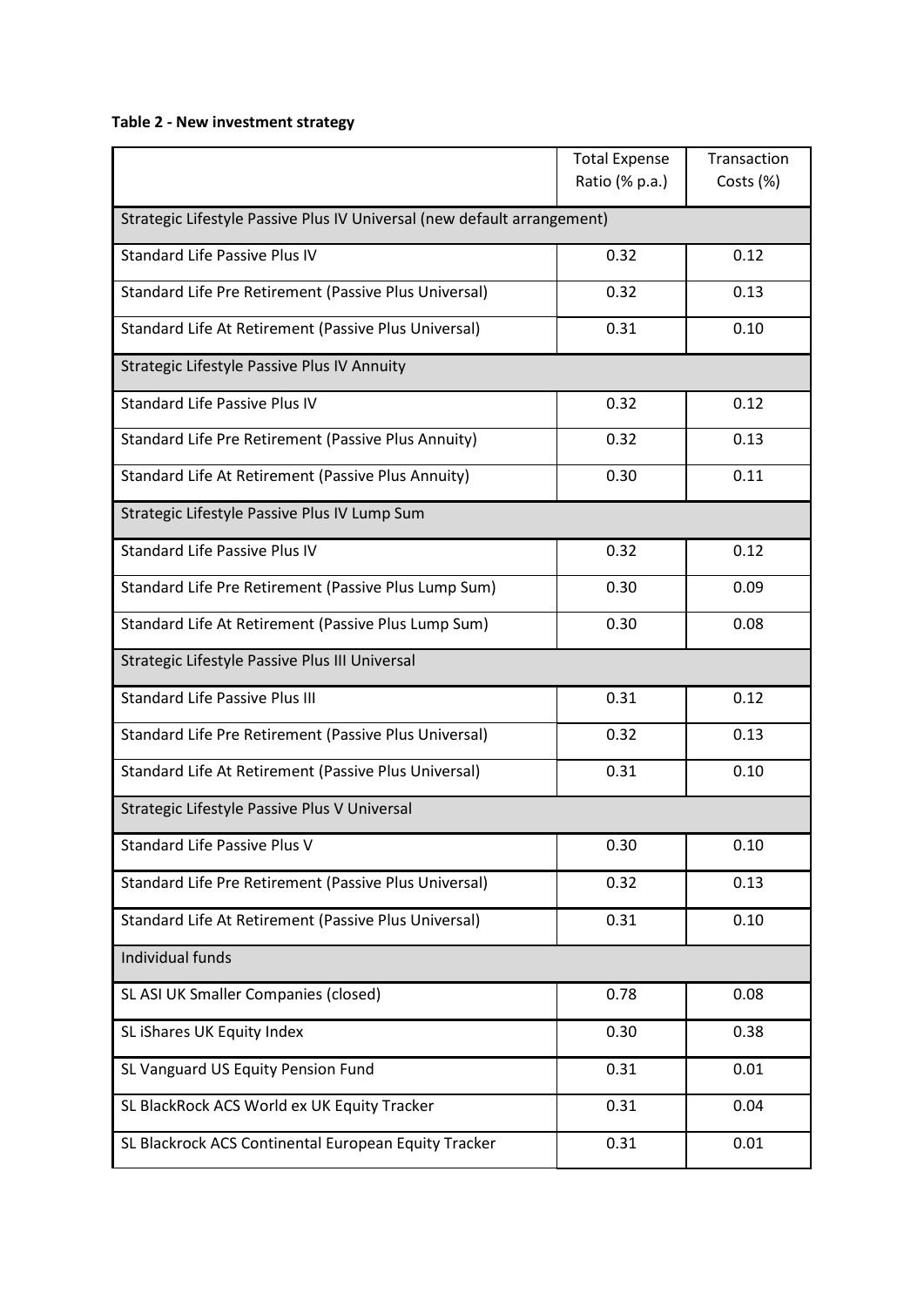| SL iShares Pacific ex Japan Equity Index | 0.34 | 0.17 |
|------------------------------------------|------|------|
| SL Schroder Global Emerging Markets      | 1.27 | 0.17 |
| SL Invesco Global Targeted Returns       | 1.11 | 0.48 |
| SL iShares UK Gilts All Stocks Index     | 0.30 | 0.06 |
| SL iShares Index Linked Gilt Index       | 0.30 | 0.01 |
| SL iShares Corporate Bond Index          | 0.32 | 0.27 |
| <b>Standard Life Property</b>            | 0.32 | 0.17 |
| <b>Standard Life Money Market</b>        | 0.30 | 0.00 |

### **2.2 Illustration of effect of costs and charges**

The following tables set out an illustration of the effect of charges and transaction costs on the projection of an example member's pension savings.

The "before charges" figures represent the savings projection assuming an investment return with no deduction of member borne fees or transaction costs. The "after charges" figures represent the savings projection using the same assumed investment return but after deducting member borne fees and making an allowance for transaction costs. The "impact of charges" figures represent the difference between the before and after charges figures.

- The transaction cost figures used in the illustration are those provided by the managers over the past year, subject to a floor of zero (i.e. the illustration does not assume a negative cost over the long term).
	- The illustration is shown for the following
		- o Strategic Lifestyle Active Plus III Universal (the former default arrangement)
		- o Strategic Lifestyle Passive Plus IV Universal (the new default arrangement)
		- o Standard Life Money Market
		- o SL Vanguard US Equity

The projections have been produced based on the relevant statutory guidance. Please note they make no allowances for the investment risks and hence do not provide an indication of the range of outcomes associated with a particular investment.

**Notes:** The Projected pension pot values are shown in today's terms and do not need to be reduced further for the effect of future inflation.

| - Starting age is:        | 18             |
|---------------------------|----------------|
| Inflation:                | 2.0% each year |
| - The starting fund size: | £Ω             |
| - The starting salary:    | £25,000        |
| - Total Contributions:    | 15% per year   |

- Contributions increase by 3.5% each year from age 18 to age 65
- Age at which benefits are taken: 65
- Values shown are estimates and are not guaranteed.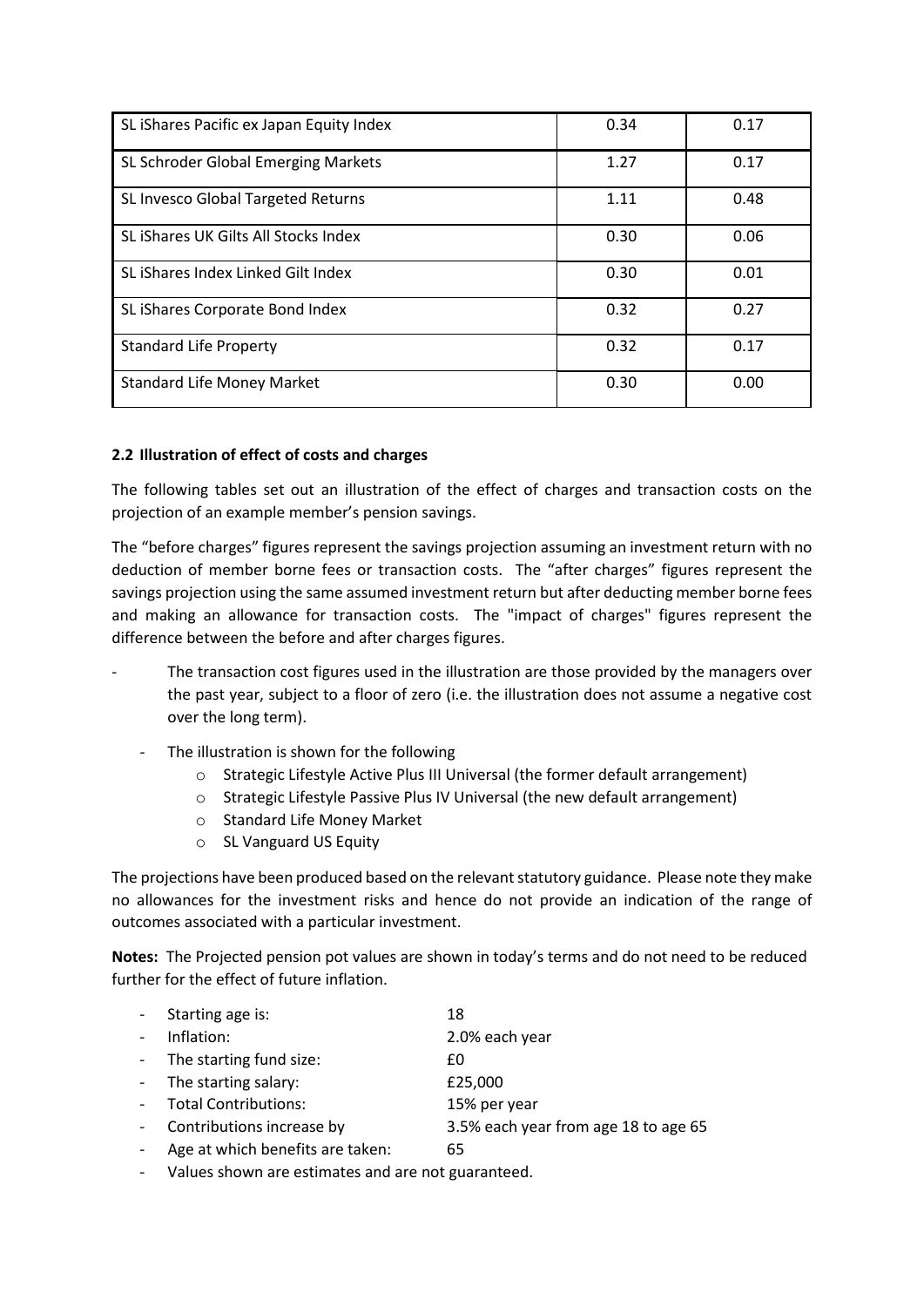| Year              | <b>Before Charges</b> | <b>After Charges</b> | <b>Impact of Charges</b> |
|-------------------|-----------------------|----------------------|--------------------------|
| 1                 | £3,790                | £3,790               |                          |
| 5                 | £20,300               | £20,100              | £200                     |
| 10                | £44,200               | £43,300              | £900                     |
| 15                | £72,300               | £70,100              | £2,200                   |
| 20                | £105,000              | £100,000             | £5,000                   |
| 25                | £142,000              | £135,000             | £7,000                   |
| 30                | £186,000              | £175,000             | £11,000                  |
| 35                | £237,000              | £220,000             | £17,000                  |
| 40                | £295,000              | £272,000             | £23,000                  |
| 45                | £362,000              | £329,000             | £33,000                  |
| <b>Retirement</b> | £391,000              | £354,000             | £37,000                  |

# **STRATEGIC LIFESTYLE ACTIVE PLUS III UNIVERSAL (former default arrangement)**

### **Growth Rate:**

| Standard Life Active Plus III:                 | $4.5\%$ p.a. |
|------------------------------------------------|--------------|
| Standard Life Pre Ret (Active Plus Universal): | $1.5%$ p.a.  |
| Standard Life At Ret (Active Plus Universal):  | $3.0\%$ p.a. |

## **STRATEGIC LIFESTYLE PASSIVE PLUS IV UNIVERSAL (new default arrangement)**

| Year              | <b>Before Charges</b> | <b>After Charges</b> | <b>Impact of Charges</b> |
|-------------------|-----------------------|----------------------|--------------------------|
| 1                 | £3,800                | £3,800               |                          |
| 5                 | £20,500               | £20,400              | £100                     |
| 10                | £45,300               | £44,600              | £700                     |
| 15                | £75,000               | £73,200              | £1,800                   |
| 20                | £110,000              | £106,000             | £4,000                   |
| 25                | £152,000              | £146,000             | £6,000                   |
| 30                | £201,000              | £191,000             | £10,000                  |
| 35                | £259,000              | £244,000             | £15,000                  |
| 40                | £326,000              | £306,000             | £20,000                  |
| 45                | £405,000              | £376,000             | £29,000                  |
| <b>Retirement</b> | £440,000              | £407,000             | £33,000                  |

## **Growth Rate:**

| Standard Life Passive Plus IV:                  | $5.0\%$ p.a. |
|-------------------------------------------------|--------------|
| Standard Life Pre Ret (Passive Plus Universal): | 3.5% p.a.    |
| Standard Life At Ret (Passive Plus Universal):  | 2.5% p.a.    |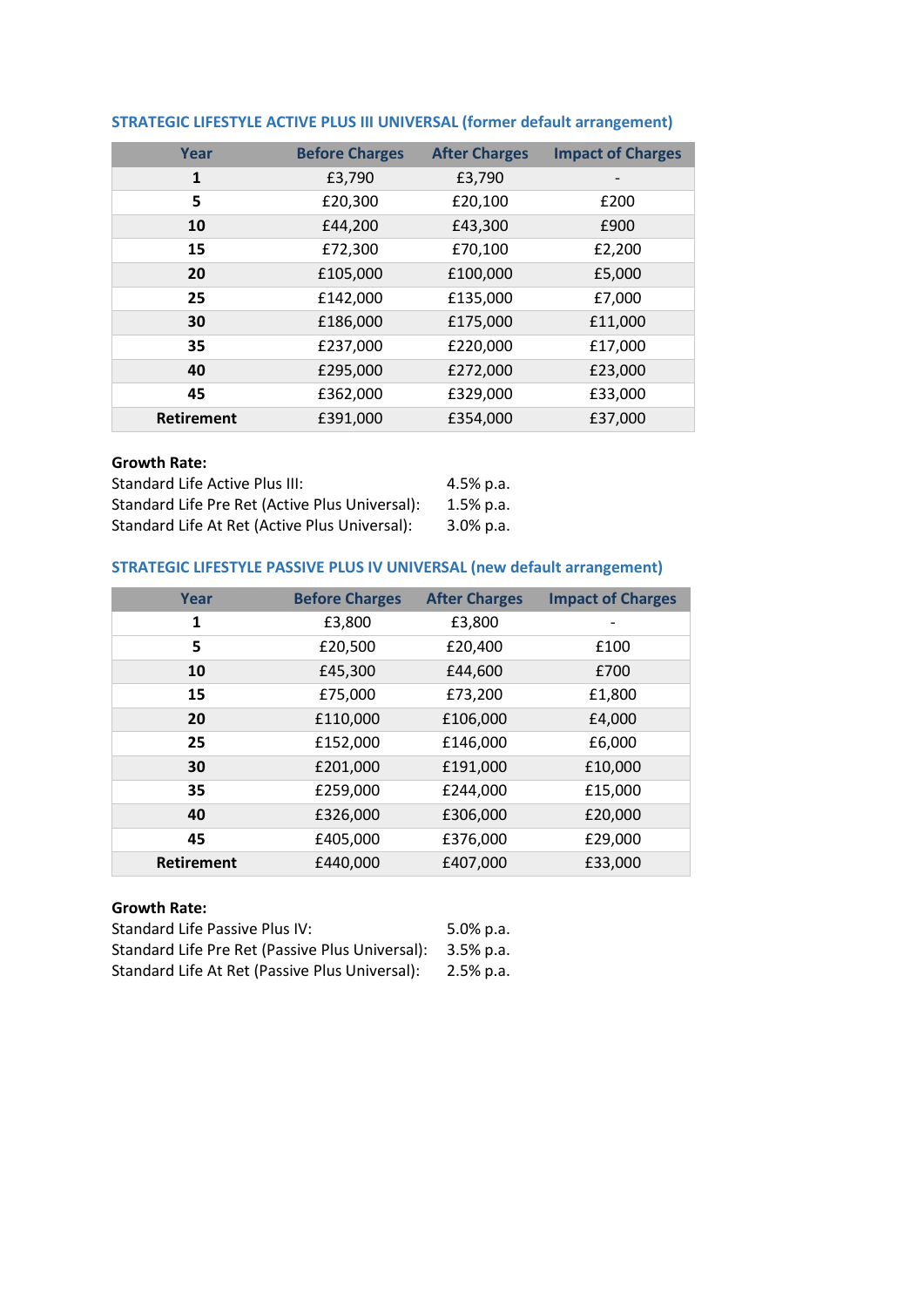### **STANDARD LIFE MONEY MARKET**

| Year              | <b>Before Charges</b> | <b>After Charges</b> | <b>Impact of Charges</b> |
|-------------------|-----------------------|----------------------|--------------------------|
| 1                 | £3,730                | £3,730               |                          |
| 5                 | £18,800               | £18,700              | £100                     |
| 10                | £38,200               | £37,700              | £500                     |
| 15                | £58,300               | £57,000              | £1,300                   |
| 20                | £79,000               | £76,800              | £2,200                   |
| 25                | £100,000              | £97,200              | £2,800                   |
| 30                | £122,000              | £118,000             | £4,000                   |
| 35                | £146,000              | £139,000             | £7,000                   |
| 40                | £170,000              | £162,000             | £8,000                   |
| 45                | £196,000              | £185,000             | £11,000                  |
| <b>Retirement</b> | £206,000              | £195,000             | £11,000                  |

### **Growth Rate:**

Standard Life Money Market: 1.0%

## **SL VANGUARD US EQUITY**

| Year              | <b>Before Charges</b> | <b>After Charges</b> | <b>Impact of Charges</b> |
|-------------------|-----------------------|----------------------|--------------------------|
| 1                 | £3,810                | £3,810               |                          |
| 5                 | £20,800               | £20,600              | £200                     |
| 10                | £46,500               | £45,700              | £800                     |
| 15                | £77,800               | £76,000              | £1,800                   |
| 20                | £115,000              | £112,000             | £3,000                   |
| 25                | £161,000              | £155,000             | £6,000                   |
| 30                | £217,000              | £206,000             | £11,000                  |
| 35                | £283,000              | £267,000             | £16,000                  |
| 40                | £362,000              | £339,000             | £23,000                  |
| 45                | £456,000              | £423,000             | £33,000                  |
| <b>Retirement</b> | £498,000              | £460,000             | £38,000                  |

### **Growth Rate:**

SL Vanguard US Equity: 5.0%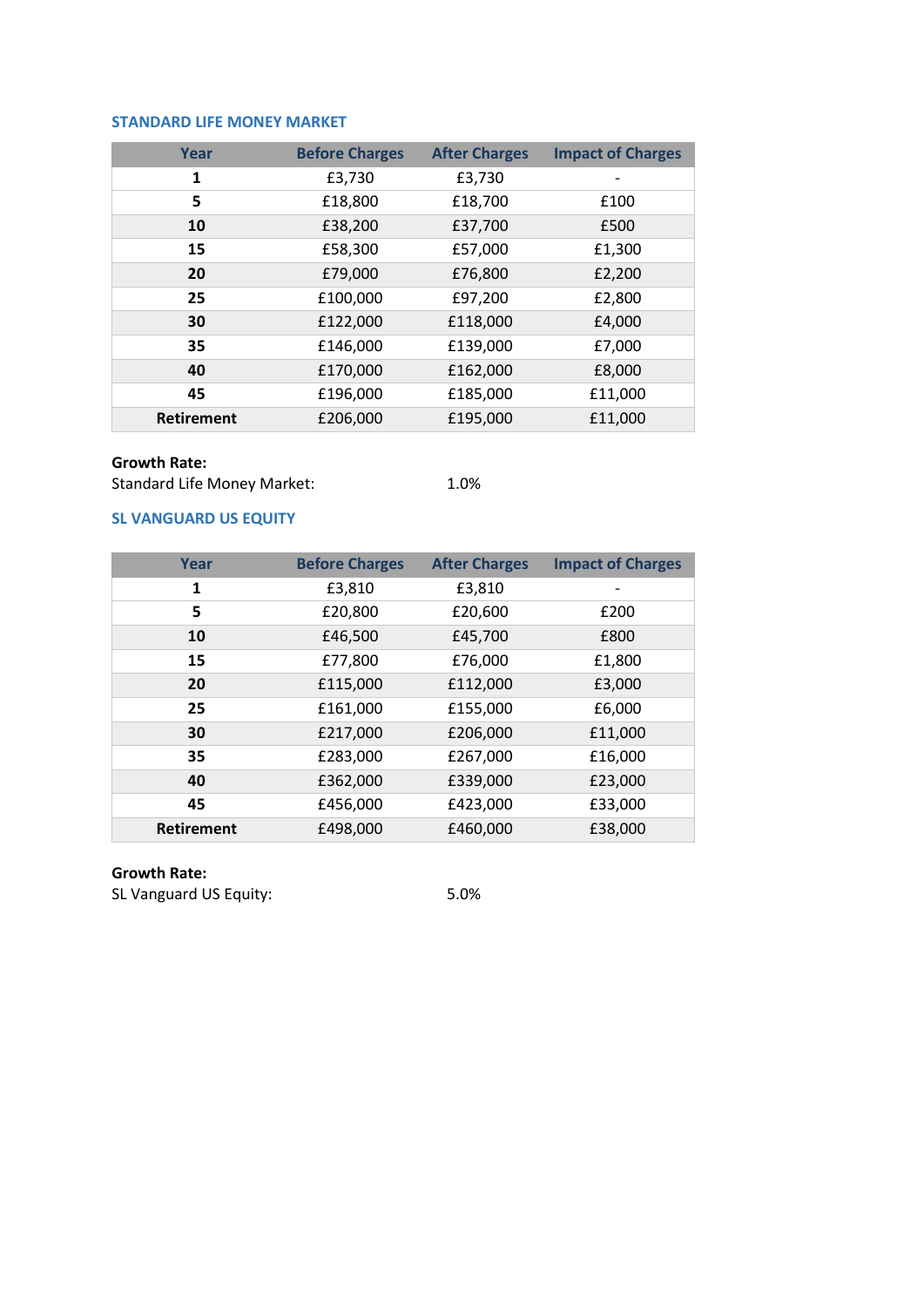### **2.3 Value for members**

The Trustee Directors are required to make an annual assessment of charges and costs borne by the members and the extent to which they represent good value for members. To do this, the Trustee Directors have developed a framework which looks at the member-borne charges and the benefits of membership so it can assess whether members are getting good value.

The costs borne by members are the Total Expense Ratio charge and transaction costs and are set out earlier in this statement. As part of their assessment, the Trustee Directors have looked at the level of member borne costs relative to other options available in the market and considers them to be appropriate.

The Trustee Directors have considered the benefits of membership under the following headings; scheme management and governance, administration, investment governance, communications and other benefits. A summary of the assessment outcome is set out below:

#### Scheme Management and Governance

The Trustee Directors believe strong governance and management is crucial in ensuring the proper functioning of the Scheme.

The Trustee Directors have robust processes and structures in place to support effective oversight and management of all aspects of the Scheme. This includes regular engagement with key service providers.

The Trustee Directors have put in place a specialist DC sub-committee to help support good governance of the Scheme.

The Trustee Directors undertakes regular and appropriate training to ensure they can continue to fulfil their responsibilities.

### Administration

The Trustee Directors believe good administration and record keeping is a critical aspect of the Scheme's benefit provision.

The Trustee Directors obtain information to help them assess and monitor the quality of the administration service. This includes reviewing quarterly administration reports and having regular discussions with the administrator.

The administrator has reported high levels of service during the year.

#### Investment Governance

The Trustee Directors believe that a well-designed investment portfolio that is subject to regular performance monitoring and assessment of suitability for the membership will make a significant contribution to the delivery of good member outcomes.

The Scheme offers a variety of strategies and funds covering a range of member risk profiles, asset classes and management styles. The investment strategy has been designed, following advice from the Trustee's investment adviser, with the specific needs of members in mind.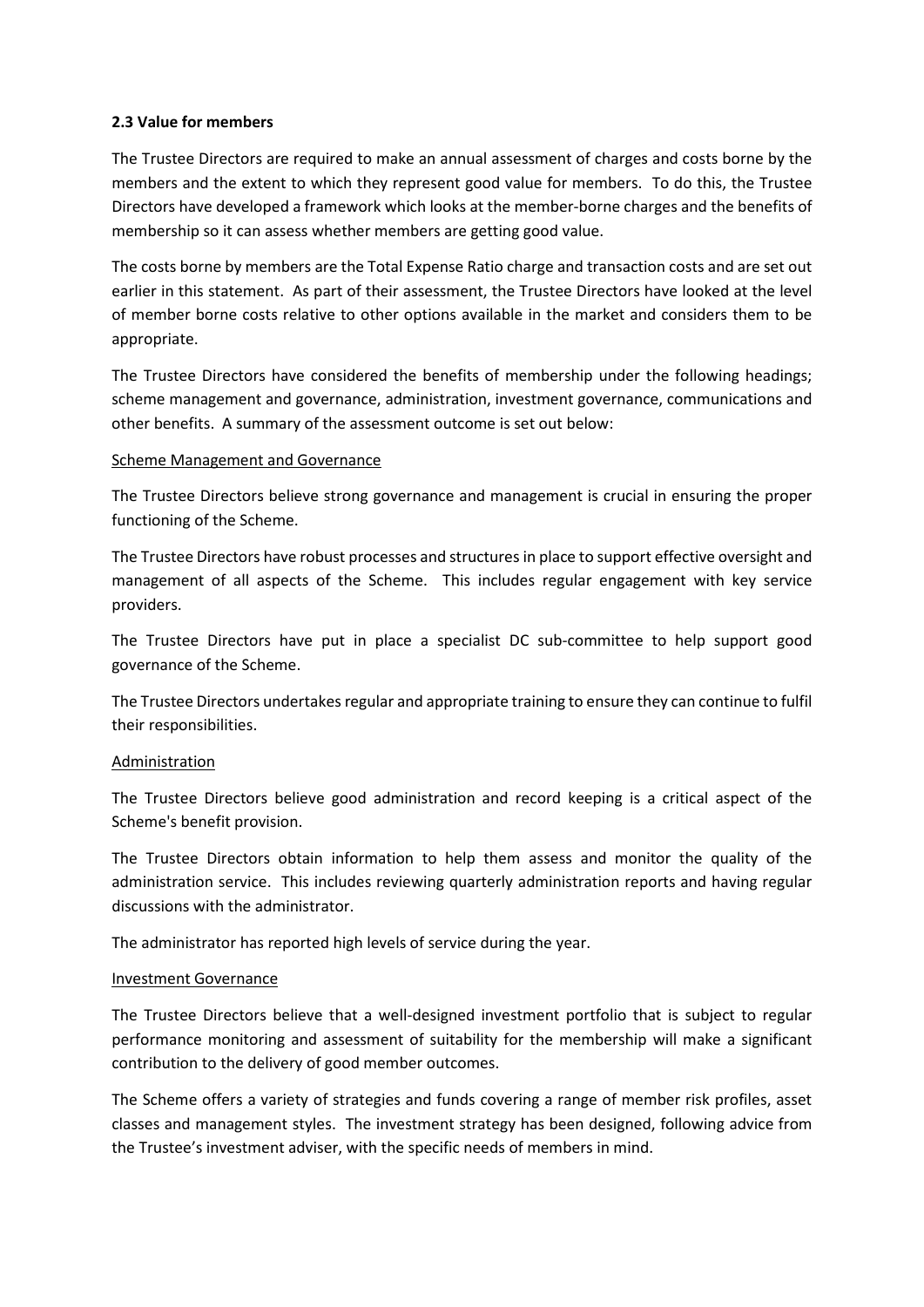The investment strategy is subject to regular review to ensure its continued appropriateness. The Trustee Directors are supported in this ongoing review by their investment adviser.

#### Communications

The Trustee Directors believe that effective member communications and delivery of the right support and tools helps members understand and improve their retirement outcomes.

The Trustee Directors provide members with annual briefings and workshops.

Standard Life provide members with online tools and support as well as regular communications.

#### Other Benefits

The Trustee has considered other benefits offered by the Plan including its flexible employee contribution structure.

Based on our assessment, the Trustee Directors have concluded that the Scheme represents good value for members.

### **3. Core financial transactions**

The Trustee Directors are required to report to members the processes and controls in place in relation to core financial transactions, which include:

- 1. deducting contributions from pay;
- 2. investing contributions paid into the Scheme;
- 3. transferring assets related to members into or out of the Scheme;
- 4. transferring assets between different investments within the Scheme; and
- 5. making payments from the Scheme to, or on behalf of, members.

The Trustee Directors have overall responsibility for ensuring transactions are processed promptly and accurately. In practice, the Scheme administrator, Standard Life, implements all transactions in accordance with service standards agreed with the Trustee. The service standards cover the timeliness in which processes are completed with a target to complete tasks within 10 working days.

Standard Life provide regular reports summarising the service provided to members and the amount of time taken to process various tasks. Any mistakes or delays are investigated thoroughly and corrected as quickly as possible. The Trustee Directors monitor and review the administrator's processes and are comfortable that all core financial transactions have been processed promptly and accurately under their remit as administrator. Key processes include:

- A full member and Scheme reconciliation being undertaken annually as part of the annual preparation of the Trustee Report & Accounts.

- Provision of quarterly administration reports – enabling the Trustee Directors to check core financial transactions and review processes.

- Monthly contribution checks and daily reconciliation of the Trustees' bank account.
- Checks for all investment and banking transactions prior to processing.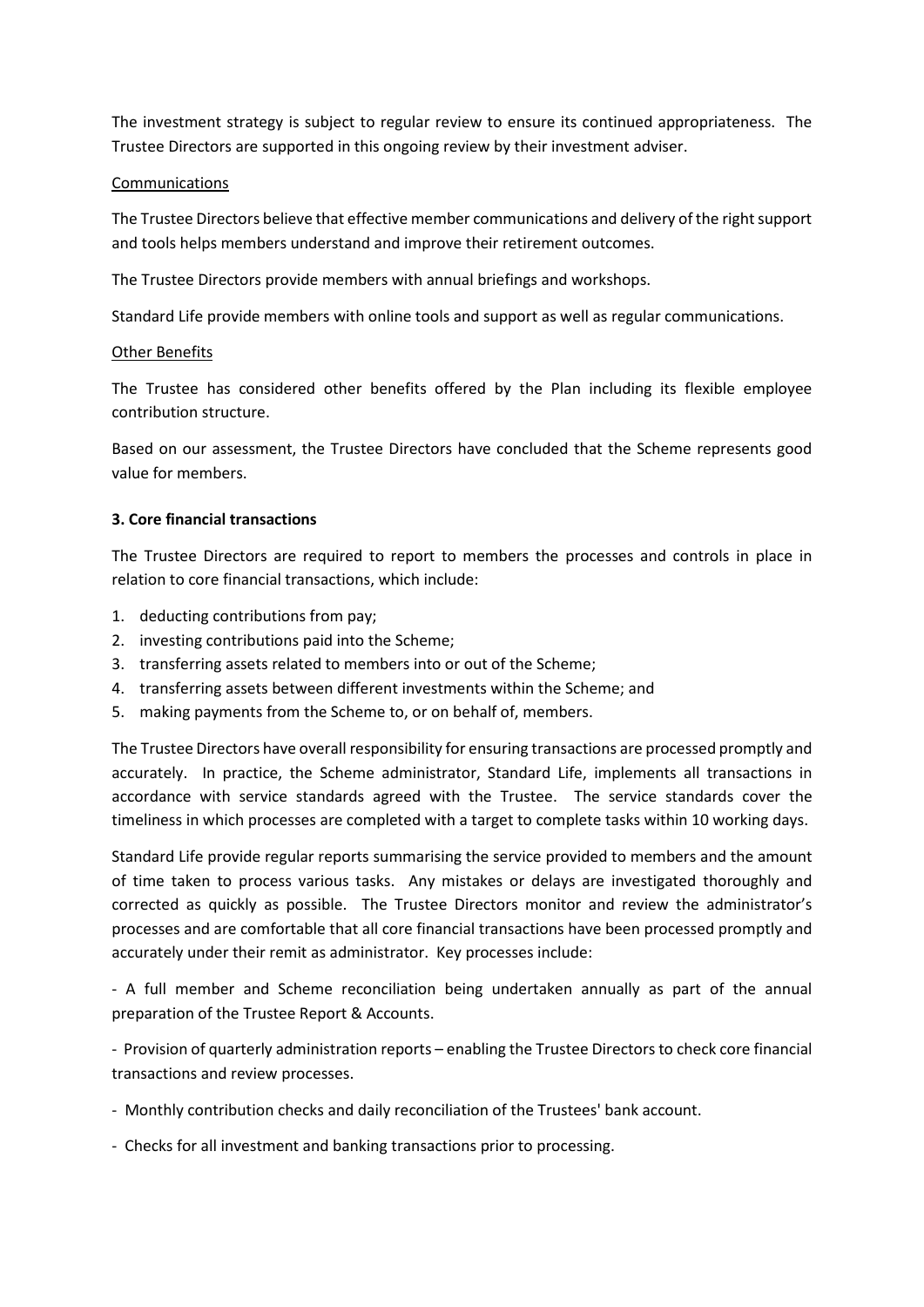- Straight-through processing for joiners, contributions, leavers and information results. This avoids the need for manual intervention which significantly reduces the risk of error.

I am pleased to report that, in the last year, there have been no material administration service issues which need to be reported here. I am confident that the processes and controls we have put in place with Standard Life are robust and will ensure that all financial transactions are dealt with in a timely and professional manner.

## **4. Trustee Knowledge and Understanding (TKU)**

There are currently six Trustee Directors; four Company nominated and two member nominated, thereby fulfilling the legal requirement that at least one-third of a pension scheme's trustee directors should be member nominated.

The law requires that trustees have knowledge and understanding of the law relating to pensions and trusts, as well as the principles relating to the funding of pension schemes and the investment of scheme assets and other matters to enable them to exercise their functions as trustees properly.

The Trustee has met the Pension Regulator's TKU requirements during the Scheme year through the following measures:

- The Trustee Directors met four times a year at quarterly board meetings and at various other times throughout the year as needed and at sub-committee level. These meetings were supported by the Trustees' advisers who have provided specialist advice and updates on legislation, guidance and best practice developments. Trustee meeting minutes were compiled and circulated.

- Trustee Directors are familiar with the Scheme documentation, including the Trust Deed & Rules, Report & Accounts and SIP. In particular, the Trustee Directors refer to the Rules as appropriate when making decisions, review and discuss the Plan's Report & Accounts and regularly review and update the SIP as appropriate.

- Trustee Directors keep knowledge of the law relating to pensions and trusts up to date through training provided at Trustee meetings and external seminars. Specifically, the Trustee reviews quarterly updates from their advisers and receives legal training periodically. All training sessions (both external and at meetings) are recorded on their training log.

- Trustee Directors are familiar with the investment principles appropriate for DC schemes. The Trustee reviews quarterly updates from their advisers and receives training and updates on markets and developing investment thinking. Furthermore, specific training is provided so as to ensure the Trustee is able to make informed decisions in respect of the strategies and funds used by the Scheme at the appropriate time. For example, the Trustee received training on crisis management and response to help ensure the Scheme remains resilient through the Coronavirus crisis.

Training and guidance was also provided to the Trustee Directors, by their advisers, in respect of the technical, legal and investment considerations associated with the move to the new investment strategy.

All of the existing Trustee Directors have completed the Pension Regulator's Trustee Toolkit.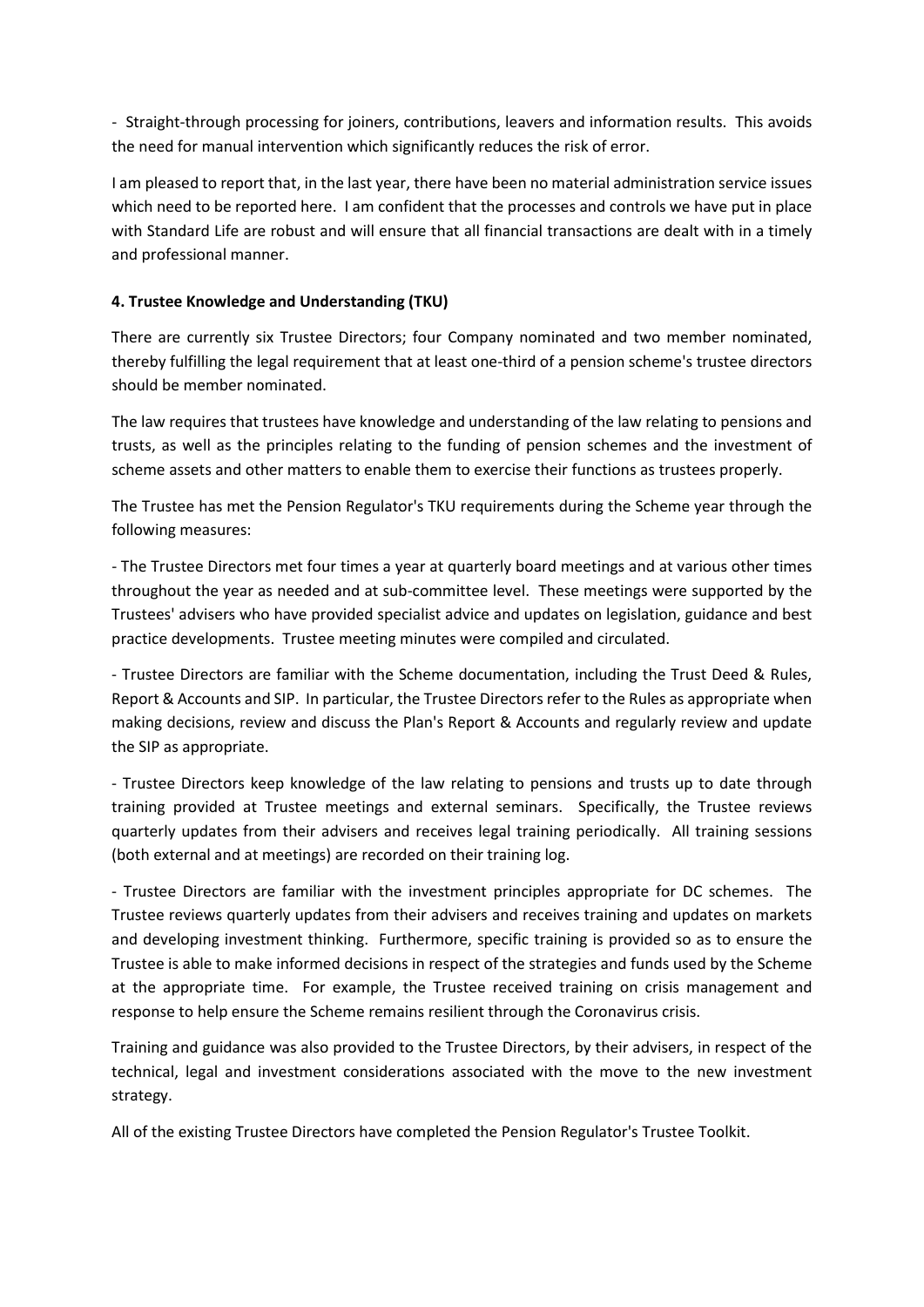In addition to the skills within the Trustee Board, the Trustee Directors engaged with the appointed professional advisers regularly, throughout the year, to ensure that the Scheme is well run and functions are exercised properly. To maintain a thorough understanding of the functioning of the Scheme, the Directors reviewed quarterly governance reports from Standard Life (the administration and platform provider) and received an independent annual audit report

New Trustee Directors are asked to complete the Trustee Toolkit within six months of appointment and the Chair ensures they have access to the key documents. Training is also provided to ensure any newly appointed Trustee Director is familiar with the Scheme, the relevant documentation and their duties. No new Directors were appointed over the course of the year.

The Trustee Directors discuss their training requirements each year and training logs are reviewed and updated as appropriate.

With support from their advisers, the Trust Board identifies areas of training that are appropriate based on the Scheme's business plan and developments within the pensions industry. These are addressed with training provided by the Trustees' advisers as appropriate.

Overall, the Trustee is confident that all requirements of the Regulations as they apply are being met in the interests of members of the Scheme.

Miles Ingrey-Counter

Chairman